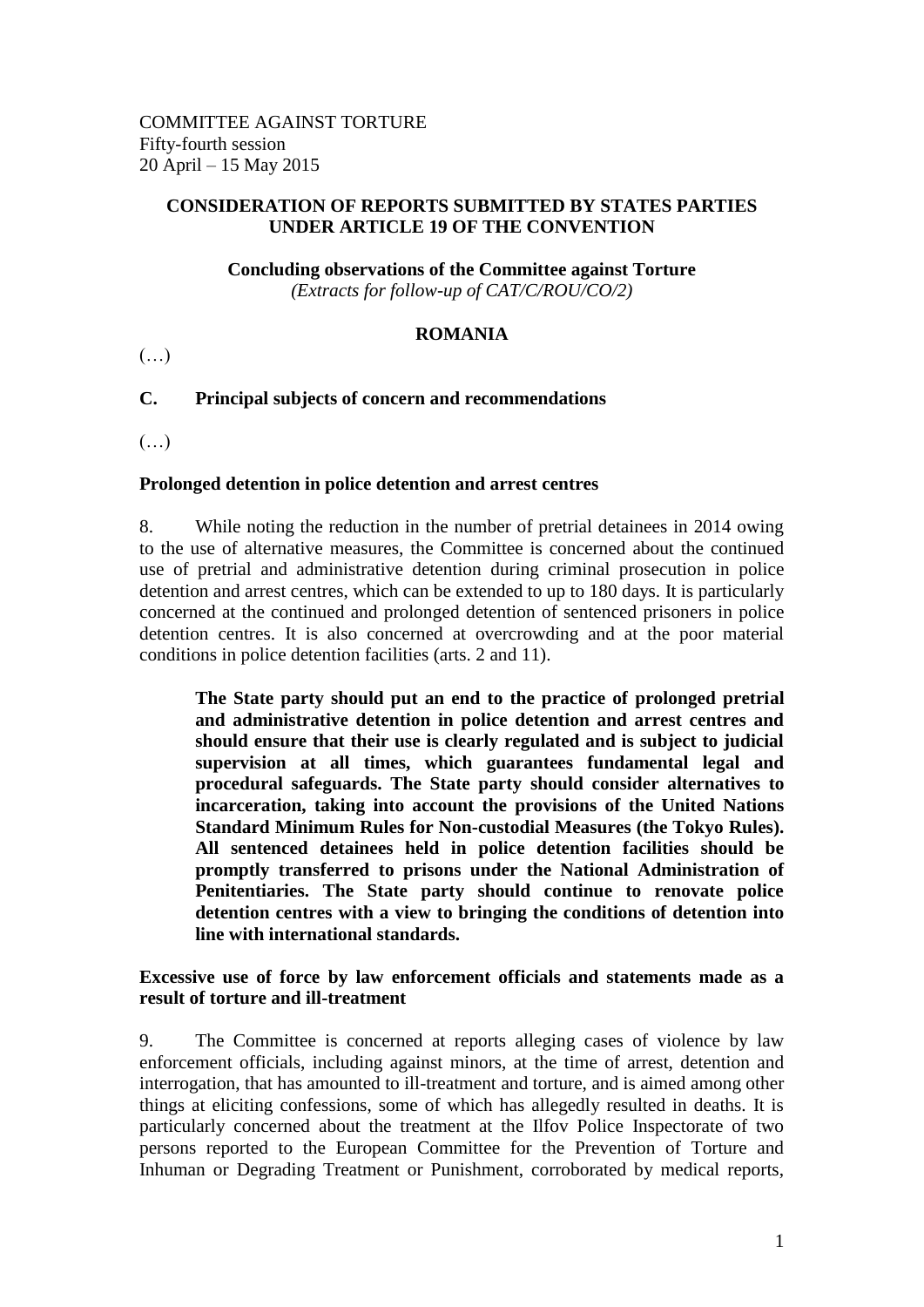which was of such gravity as to amount to torture. The Committee is also concerned at the low number of prosecutions and convictions in such cases. The Committee is further concerned at reports that police holding cells contain non-standard items which are not in conformity with regulations and which may allow for ill-treatment and torture (arts. 2, 15 and 16).

#### **The State party should:**

- (a) **Provide the Committee with information on the number of cases of violence by law enforcement officials that have been investigated, the number of perpetrators who have been prosecuted for acts of torture and ill-treatment and the penalties applied to those found guilty;**
- (b) **Carry out prompt, impartial, thorough and effective investigations into all allegations of the use of violence, including torture and illtreatment, by law enforcement officials, prosecute and punish those responsible and provide information to the Committee on the outcome of investigations into the treatment of the two persons at the Ilfov Police Inspectorate;**
- (c) **Establish an independent monitoring and oversight mechanism, through the internal disciplinary procedures of the Ministry of the Interior, in order to avoid the investigation of complaints by peers;**
- (d) **Ensure that judges, and more particularly judges for rights and freedoms, are automatically notified of all cases of ill-treatment and torture in police detention facilities, regardless of the visibility of the injuries, and equip all places of deprivation of liberty with video devices for recording interrogations, and ensure that persons who have complained about allegations of torture and ill-treatment are protected from reprisals;**
- (e) **Reiterate at the highest political level its commitment to zero tolerance of the use of violence against persons deprived of their liberty, including to elicit confessions**;
- (f) **Ensure the removal from police stations of all non-standard items that may allow for ill-treatment and torture.**
- (…)

#### **National preventive mechanism**

16. The Committee welcomes the establishment of the national preventive mechanism under the Optional Protocol to the Convention. The Committee is, however, concerned that it is reportedly not functioning as a fully operational national preventive mechanism (art. 2).

**The State party should allocate adequate financial and staffing resources to ensure the independence of the office of the Ombudsman, in order to**